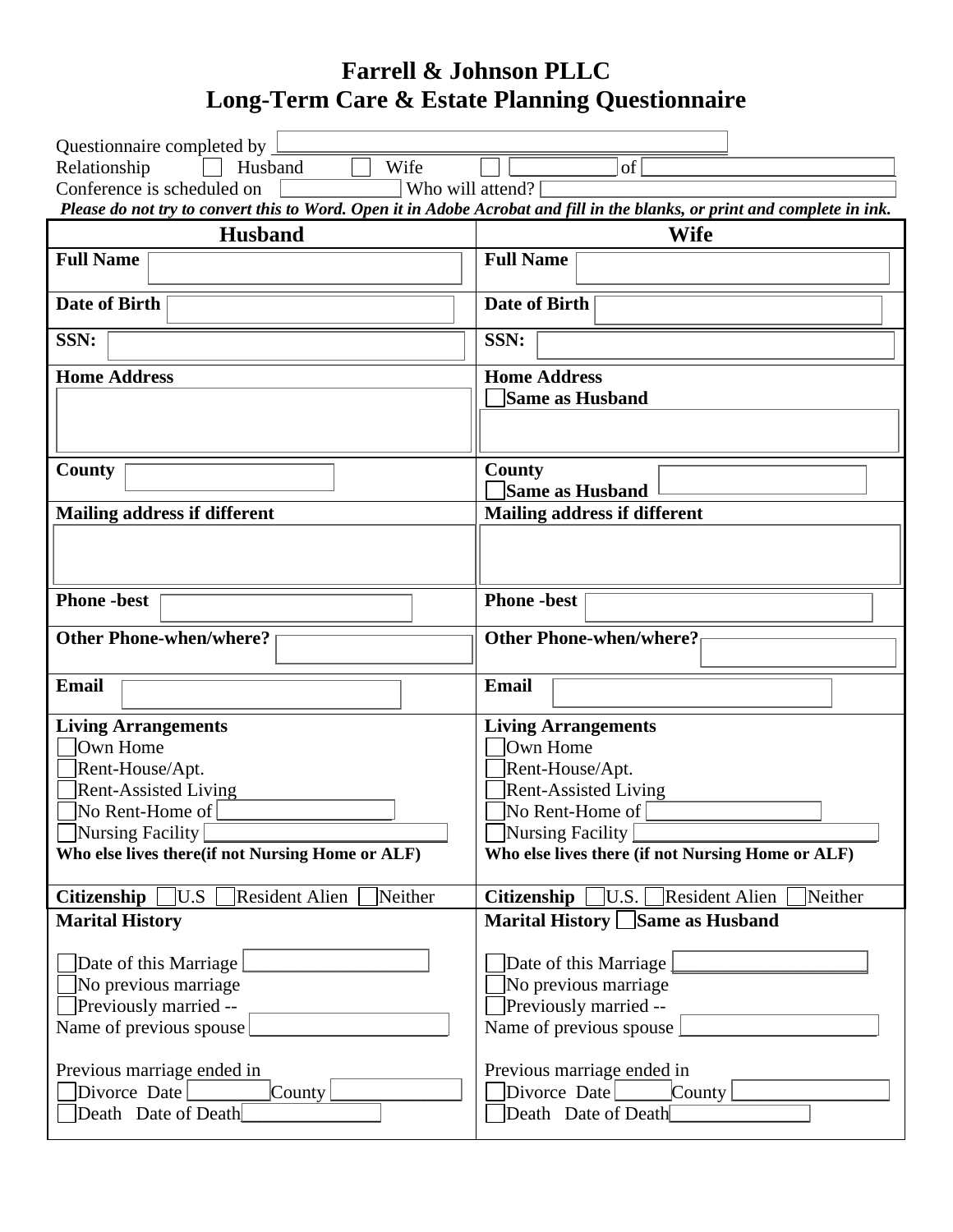#### *Husband's Nursing Home/Hospital History*

| <b>Date</b><br>In | Date<br>Out                                                             | Name of Facility (& place if not Austin) | <b>Nursing</b><br>Home | Hosp | <b>Rehab</b> |
|-------------------|-------------------------------------------------------------------------|------------------------------------------|------------------------|------|--------------|
|                   |                                                                         |                                          |                        |      |              |
|                   |                                                                         |                                          |                        |      |              |
|                   |                                                                         |                                          |                        |      |              |
|                   |                                                                         |                                          |                        |      |              |
|                   | Is Medicare paying for your nursing home stay now? $\Box$ Yes $\Box$ No |                                          |                        |      |              |

| IS INCLUDED FOR THE TOTAL POUL THUISING HOME STAY HOW. $\ \cdot\ $ $\sim$ |
|---------------------------------------------------------------------------|
| "Snapshot date" for Husband if any (see below)*                           |
| Who provides significant assistance for Husband now?                      |

| <b>Future care needs</b> □ Hospital □ Nursing Home □ ALF □ Home Care 24/7 □ Home Care □ hrs/week □ None |  |  |  |
|---------------------------------------------------------------------------------------------------------|--|--|--|
|---------------------------------------------------------------------------------------------------------|--|--|--|

**Life Expectancy**  $\Box$  No known limit  $\Box$  Less than 6 months, according to physician  $\Box$  Uncertain

#### *Wife's Nursing Home/Hospital History*

| <b>Date</b><br>In | <b>Date</b><br>Out                                                      | Name of Facility (& place if not Austin) | <b>Nursing</b><br>Home | <b>Hosp</b> | <b>Rehab</b> |
|-------------------|-------------------------------------------------------------------------|------------------------------------------|------------------------|-------------|--------------|
|                   |                                                                         |                                          |                        |             |              |
|                   |                                                                         |                                          |                        |             |              |
|                   |                                                                         |                                          |                        |             |              |
|                   |                                                                         |                                          |                        |             |              |
|                   | Is Medicare paying for your nursing home stay now? $\Box$ Yes $\Box$ No |                                          |                        |             |              |

| Who provides significant assistance for Wife now? (see below)* |
|----------------------------------------------------------------|
|----------------------------------------------------------------|

**"Snapshot date" for Wife if any\***

| <b>Future care needs</b> □ Hospital □ Nursing Home □ ALF □ Home Care 24/7 □ Home Care □ hrs/week □ None |  |  |  |  |  |  |  |  |
|---------------------------------------------------------------------------------------------------------|--|--|--|--|--|--|--|--|
|---------------------------------------------------------------------------------------------------------|--|--|--|--|--|--|--|--|

**Life Expectancy**  $\Box$  No known limit  $\Box$  Less than 6 months, according to physician  $\Box$  Uncertain

<sup>\*&</sup>quot;Snapshot Date": First day of the first month when one spouse goes into a Medicaid-certified nursing facility and stays at least 30 days, when the Medicaid program takes a "snapshot" of all assets of both Husband and Wife. Time on the 30 days continues to run if transferred to a hospital or another Medicaid-certified nursing facility.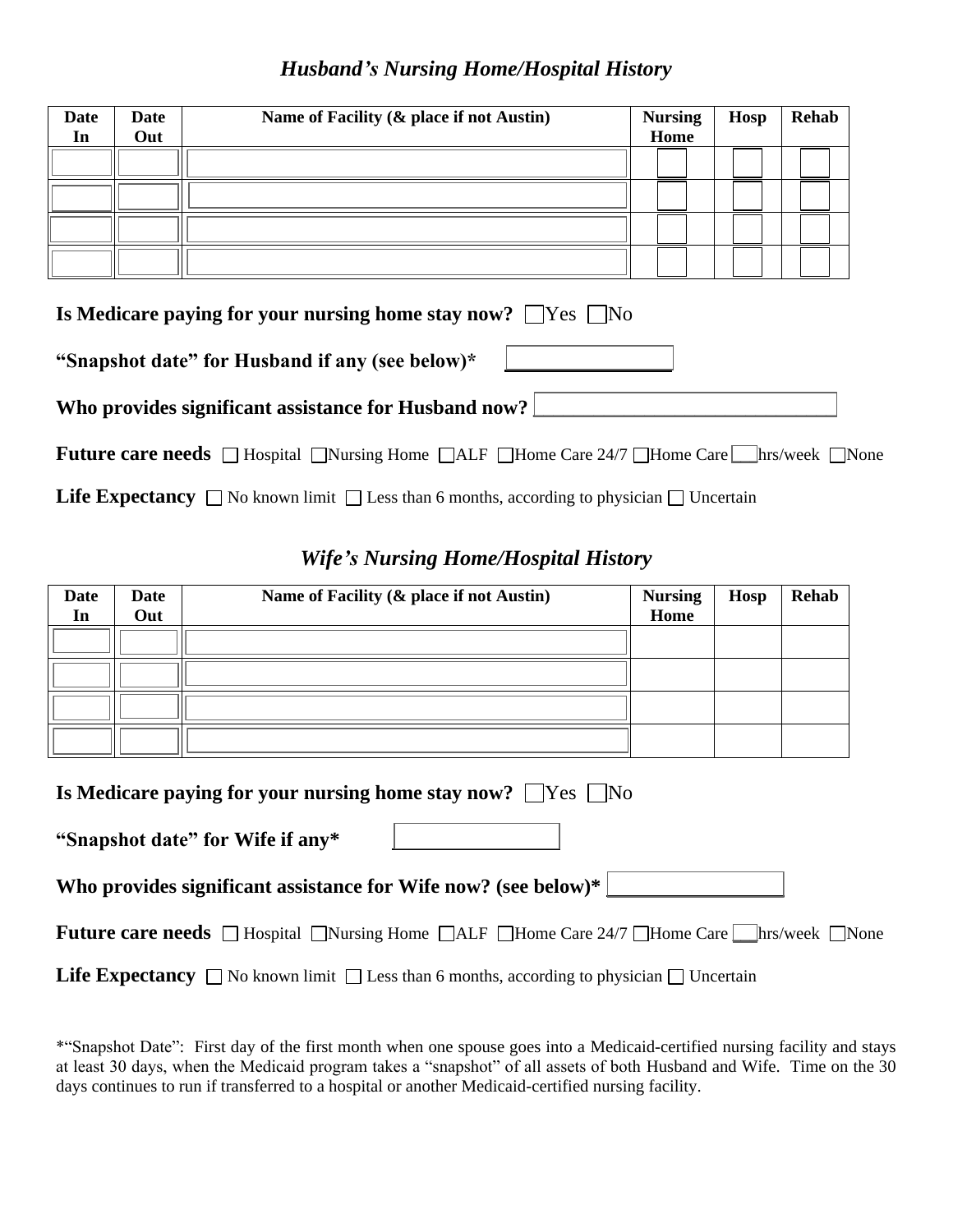#### *Your Family*

**Do you (or either of you) have one or more living children?**  $\Box$  Yes  $\Box$  No **Do you have any grandchildren who are children of a deceased child of yours?**  $\Box$  Yes  $\Box$  No **Do you have any grandchildren or great grandhchilren under age 21?**  $\Box$  Yes  $\Box$  No **Anyone in your family under age 21?**  $\Box$  Yes  $\Box$  No **Anyone in your family have a disability?**  $\Box$  Yes  $\Box$  No *List below your children. If a child of yours has died, also list his or her children (your grandchildren) if any. If you have no children, list your closest family or friends and the relationship.*

| <b>Child One</b>   | Name                                                                                                                                |
|--------------------|-------------------------------------------------------------------------------------------------------------------------------------|
|                    | Tel<br>Email                                                                                                                        |
|                    | Address                                                                                                                             |
|                    | Married?<br>$\sqrt{\text{No}}$<br>Disabled? <sup>1</sup> $\Box$ Yes $\Box$ No $\Box$ Uncertain<br>Age<br> Yes                       |
|                    | Husband $\Box$ Wife<br>$\Box$ Both<br>Whose Child? $\parallel$                                                                      |
|                    | <b>Communication Authorized with this Child*?</b><br>$\Box$ Yes $\Box$ No                                                           |
| <b>Child Two</b>   | Name                                                                                                                                |
|                    | Tel<br>Email                                                                                                                        |
|                    | Address                                                                                                                             |
|                    | Married?<br>]No<br>Disabled? $\Box$ Yes<br>Age<br> Yes <br>` No ∏<br>□Uncertain                                                     |
|                    | Whose Child?<br>Husband $\Box$ Wife<br><b>Both</b>                                                                                  |
|                    | <b>Communication Authorized with this Child*?</b> $\Box$ Yes $\Box$ No                                                              |
|                    |                                                                                                                                     |
| <b>Child Three</b> | Name                                                                                                                                |
|                    | Email<br>Tel                                                                                                                        |
|                    | Address<br>Married? $\Box$ Yes $\Box$ No<br>Disabled? $\sqrt{\text{Yes}}$ No Uncertain<br>Age                                       |
|                    | Husband Wife Both<br>Whose Child? $\ $                                                                                              |
|                    | <b>Communication Authorized with this Child*?</b> $\Box$ Yes $\Box$ No                                                              |
|                    |                                                                                                                                     |
| <b>Child Four</b>  | Name                                                                                                                                |
|                    | Email<br>Tel                                                                                                                        |
|                    | Address                                                                                                                             |
|                    | Married? $\Box$ Yes  <br>$\Box$ No<br>Disabled? $\Box$ Yes $\Box$ No $\Box$ Uncertain<br>Age                                        |
|                    | Husband $\Box$ Wife $\Box$<br>Whose Child?<br><b>Both</b><br><b>Communication Authorized with this Child*?</b> $\Box$ Yes $\Box$ No |
|                    |                                                                                                                                     |
| <b>Child Five</b>  | Name                                                                                                                                |
|                    | Tel<br>Email                                                                                                                        |
|                    | Address                                                                                                                             |
|                    | Disabled? $\Box$ Yes $\Box$ No $\Box$ Uncertain<br>Married? $\Box$ Yes $\Box$ No<br>Age                                             |
|                    | Whose Child?<br>Husband $\Box$ Wife $\Box$ Both                                                                                     |
|                    | <b>Communication Authorized with this Child*?</b><br>$\Box$ Yes $\Box$ No                                                           |
|                    | Attorney Notes re family and other sources of support, conflict or difficulty                                                       |
|                    |                                                                                                                                     |
|                    |                                                                                                                                     |
|                    |                                                                                                                                     |

*\*if you select "yes," none of your communications with us will be confidential with regard to that child and you will be waiving attorney-client privilege with regard to any civil or criminal cases.*

<sup>&</sup>lt;sup>1</sup> "Disabled" for this purpose means receiving an income from Social Security because of a disability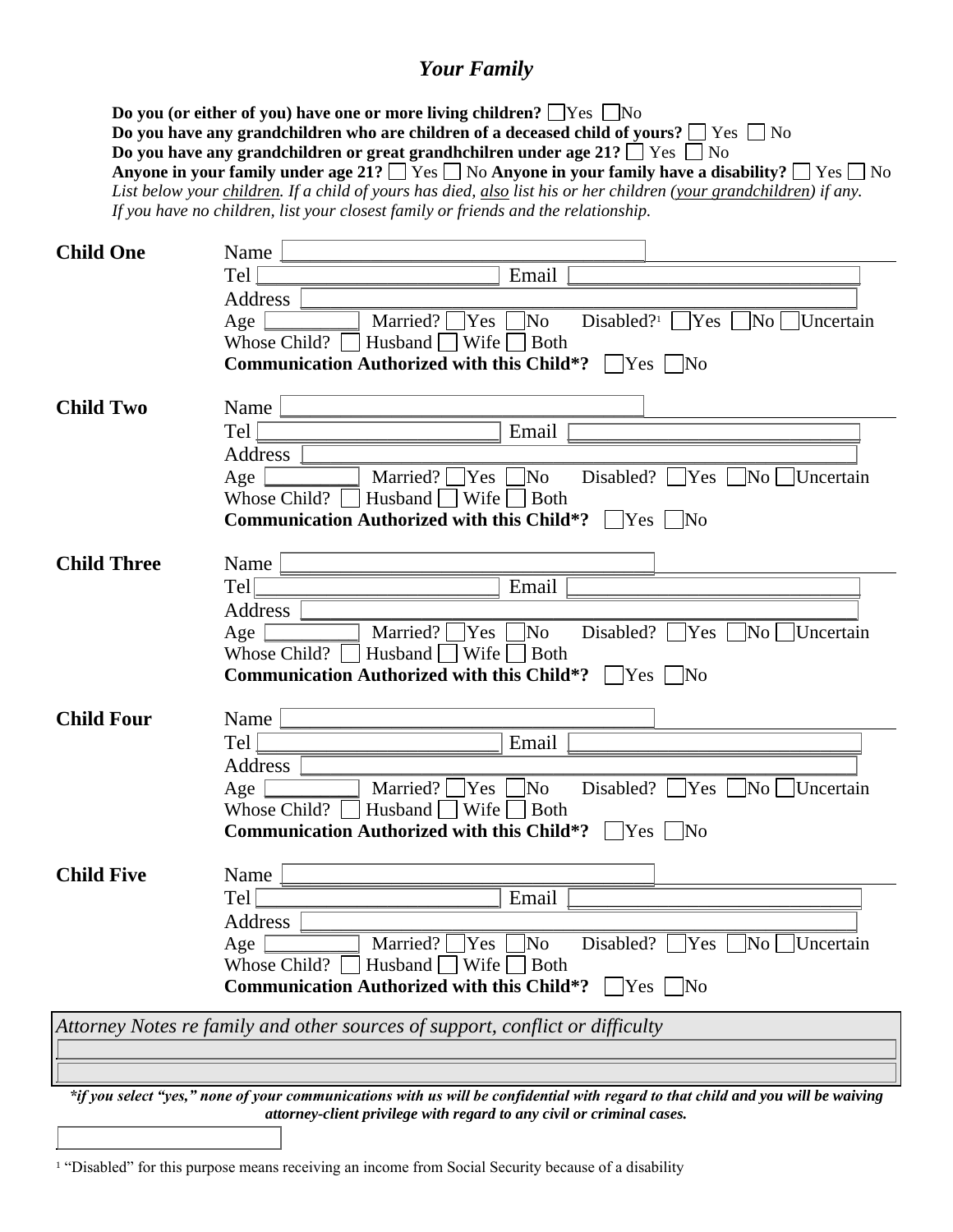## *Your Health*

| <b>Physical/Mental Condition of Husband</b>                                                                                                                                                                                                                                                                                                                                           | <b>Physical/Mental Condition of Wife</b>                                                                                                                                                                                                                                                                                                                                              |
|---------------------------------------------------------------------------------------------------------------------------------------------------------------------------------------------------------------------------------------------------------------------------------------------------------------------------------------------------------------------------------------|---------------------------------------------------------------------------------------------------------------------------------------------------------------------------------------------------------------------------------------------------------------------------------------------------------------------------------------------------------------------------------------|
| <b>Diagnoses</b>                                                                                                                                                                                                                                                                                                                                                                      | <b>Diagnoses</b>                                                                                                                                                                                                                                                                                                                                                                      |
| <b>Medication(s)</b>                                                                                                                                                                                                                                                                                                                                                                  | <b>Medication(s)</b>                                                                                                                                                                                                                                                                                                                                                                  |
| Taking medication "as needed" (PRN)<br>Personal care you are getting now<br>Using wheelchair<br>Using walker<br>In locked unit or area<br>Sometimes wanders                                                                                                                                                                                                                           | Taking medication "as needed" (PRN)<br>Personal care you are getting now<br>Using wheelchair<br>Using walker<br>Sometimes wanders<br>In locked unit or area                                                                                                                                                                                                                           |
| <b>Activities you need help with</b><br>Bathing Toileting<br>Dressing<br>Transferring<br>Medication<br>Continence<br>Walking<br>Eating                                                                                                                                                                                                                                                | Activities you need help with<br>Bathing [<br>Dressing<br>Toileting<br>Transferring<br>Medication  <br>Walking<br>Eating<br>Continence                                                                                                                                                                                                                                                |
| Mental status (check all that apply, even if<br>only from time to time when "at your best")<br>Recognize friends & family<br>$\Box$ Yes $\Box$ No $\Box$ Sometimes<br>Can describe own property<br>$\Box$ Yes $\Box$ No $\Box$ Sometimes<br>Can name all family members<br>$\Box$ Yes $\Box$ No $\Box$ Sometimes<br>Can converse<br>$\Box$ Yes $\Box$ No $\Box$ Sometimes<br>Comments | Mental status (check all that apply, even if<br>only from time to time when "at your best")<br>Recognize friends & family<br>$\Box$ Yes $\Box$ No $\Box$ Sometimes<br>Can describe own property<br>$\Box$ Yes $\Box$ No $\Box$ Sometimes<br>Can name all family members<br>$\Box$ Yes $\Box$ No $\Box$ Sometimes<br>Can converse<br>$\Box$ Yes $\Box$ No $\Box$ Sometimes<br>Comments |
| Attorney use only<br>Medicaid "medical necessity"?<br>$\Box$ Yes $\Box$ No $\Box$ Uncertain<br>Capacity to sign POA's?<br>$\Box$ Yes $\Box$ No $\Box$ Uncertain<br>Capacity to sign will?<br>$\Box$ Yes $\Box$ No $\Box$ Uncertain<br>Capacity to make gifts?<br>$\Box$ Yes $\Box$ No $\Box$ Uncertain                                                                                | Attorney use only<br>Medicaid "medical necessity"?<br>$\Box$ Yes $\Box$ No $\Box$ Uncertain<br>Capacity to sign POA's?<br>$\Box$ Yes $\Box$ No $\Box$ Uncertain<br>Capacity to sign will?<br>$\Box$ Yes $\Box$ No $\Box$ Uncertain<br>Capacity to make gifts?<br>$\Box$ Yes $\Box$ No $\Box$ Uncertain                                                                                |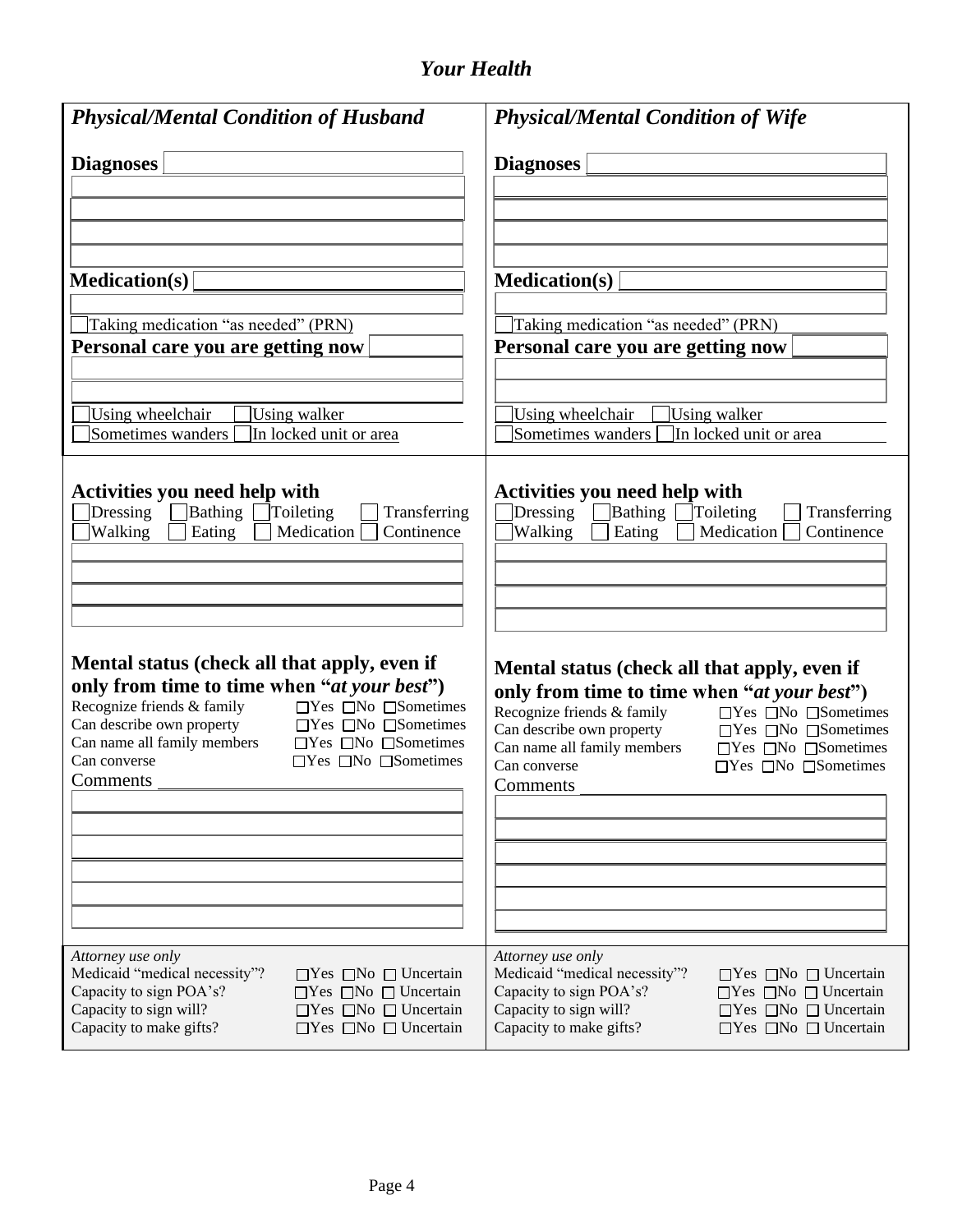### *Your Medical Expenses*

| Please provide the MONTHLY cost of each                         | <b>Husband</b><br>per month | <b>Wife</b><br>per month |
|-----------------------------------------------------------------|-----------------------------|--------------------------|
| Nursing Home, Assisted Living Facility or home care cost if any |                             |                          |
| Medications (out of pocket expense)                             |                             |                          |
| Medicare Part A $\Box$ Medicare Part B<br>Medicare Part D       |                             |                          |
| Medicare Supplement Insurance (or Advantage plan)               |                             |                          |
| Company-Husband                                                 |                             |                          |
| Company-Wife                                                    |                             |                          |
| <b>Other Medical Insurance</b>                                  |                             |                          |
| Type                                                            |                             |                          |
| Company                                                         |                             |                          |
| □ Long Term Care Insurance                                      |                             |                          |
| Maximim it will pay per month: $\mathcal{S}$                    |                             |                          |
| Maximum months it will pay:                                     |                             |                          |
| <b>Other Medical Expenses</b>                                   |                             |                          |

## *Military Service*

| Have you, a spouse or deceased child(ren) ever been in the U.S. armed forces? $\Box$ YES $\Box$ NO |
|----------------------------------------------------------------------------------------------------|
| $\Box$ YES $\Box$ NO<br>If so, is the veteran deceased, of service related cause(s)?               |
| Does the veteran now have any service-related disability? $\Box$ YES $\Box$ NO                     |
| If so, is the disability 100%? $\Box$ YES $\Box$ NO If so, number of years it has been 100%:       |

| <b>Veteran's Name</b> | <b>Service Branch</b> | Dates on Active Duty <sup>2</sup> | Type of Discharge* |
|-----------------------|-----------------------|-----------------------------------|--------------------|
|                       |                       |                                   | н                  |
|                       |                       |                                   | Н                  |
|                       |                       |                                   | H<br>D             |

*\* H=Honorable G=General D=Dishonorable*

<sup>&</sup>lt;sup>2</sup> Do not include Active Duty for Training. Do include active duty of a reservist or National Guard member when "called up" (activated).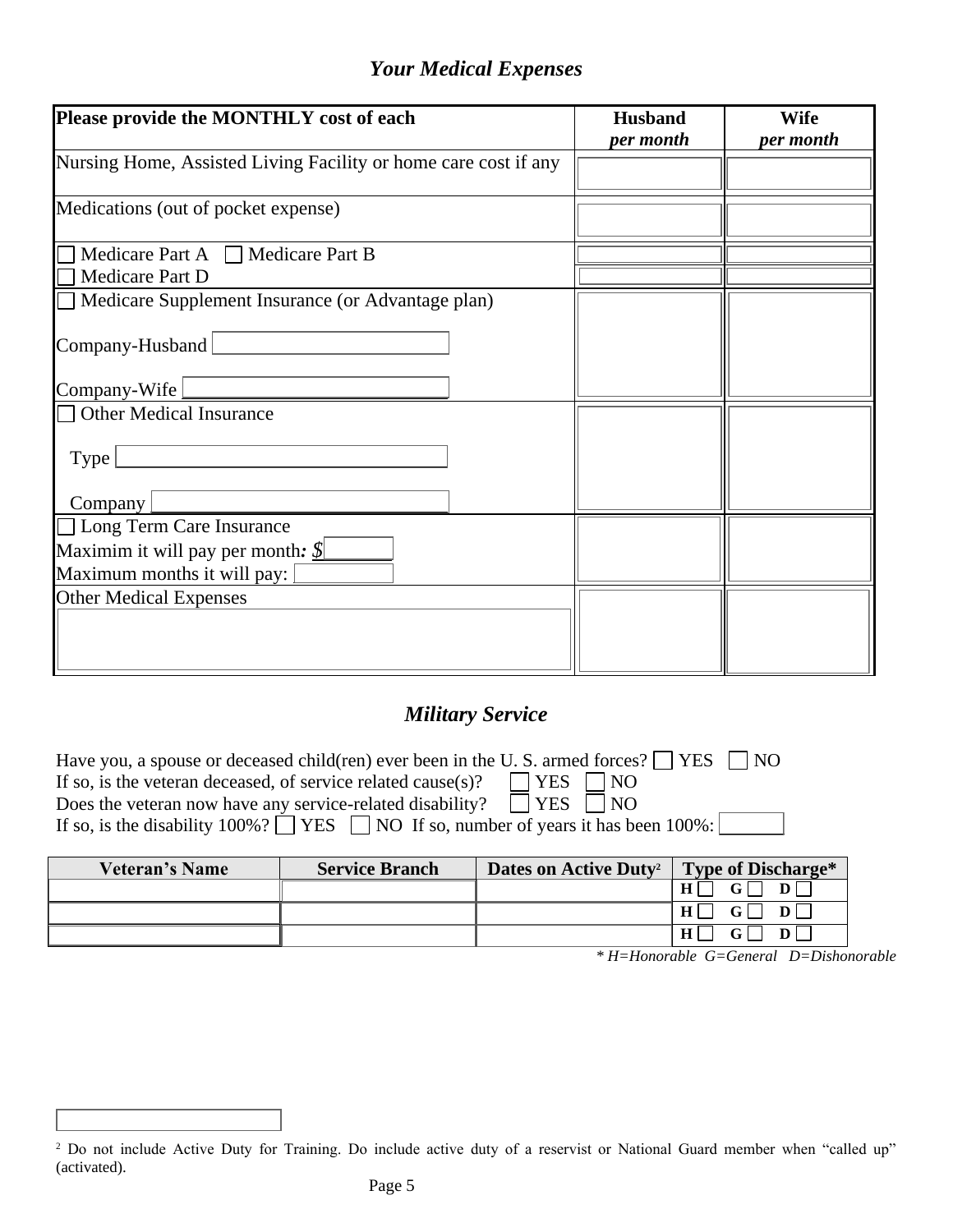# **Homestead** *Information Concerning Your Residence, If Owned By You*

| $\Box$ Already entered on page 1. If not, street address:                                                                   |
|-----------------------------------------------------------------------------------------------------------------------------|
| Title is in the name of $\Box$ Husband $\Box$<br>Both<br>Other<br>$\blacksquare$ Wife                                       |
| Bought during the marriage? $\Box$ YES<br>$\Box$ NO                                                                         |
| Property tax "fair market value" \$                                                                                         |
| What you believe it would sell for if different: \$                                                                         |
| <b>Mortgage balance</b> $\Box$ Nothing (paid off)<br>Presently owe \$                                                       |
| <b>Who lives there now?</b> $\Box$ Husband $\Box$ Wife<br>$\Box$ Other<br>$\vert$ Both                                      |
| Does your unmarried son or daughter live there? $\Box$ Yes<br>]No                                                           |
|                                                                                                                             |
| Does your son or daughter who has provided care for you for 2 years live there? $\Box$ Yes [<br>$\overline{\rm No}$         |
| Other information concerning your residence that may be important                                                           |
|                                                                                                                             |
| <b>Non-Homestead Real Property #1</b>                                                                                       |
| <b>Location</b>                                                                                                             |
|                                                                                                                             |
| $\Box$ No <b>Producing?</b> $\Box$ Yes<br>Oil, Gas, or Mineral Royalty?<br>Leased?<br>$\vert \ \vert$ Yes<br>N <sub>0</sub> |
| Purchase<br>Income per month \$<br>Aquired by $\vert$<br>Inheritance<br>Gift                                                |
| <b>Acquired on or about</b>                                                                                                 |
| Wife<br>Both  <br>Other<br><b>Title is in the name of     Husband</b>                                                       |
| Property tax "fair market value" \$                                                                                         |
| What you believe it would sell for if different: \$                                                                         |
|                                                                                                                             |
| Presently owe \$<br><b>Mortgage</b> $\Box$ Nothing (paid off)                                                               |
| Who lives there now?   Husband<br>Wife<br>$\Box$ Both $\Box$ Tenant who pays no rent                                        |
| Tenant who pays rent of \$<br>month Tenant is family member?                                                                |
|                                                                                                                             |
| <b>Non-Homestead Real Property #2</b>                                                                                       |
| Location                                                                                                                    |
|                                                                                                                             |
| Oil, Gas, or Mineral Royalty?<br>No <b>Producing?</b> $\sqrt{Y}$ Yes<br>Leased?<br>$\vert \ \vert$ Yes<br>N <sub>o</sub>    |
| $\Box$ Inheritance<br>Income per month \$<br>Aquired by<br>Purchase<br>Gift                                                 |
| <b>Acquired on or about</b>                                                                                                 |
| Wife<br>Both $\Box$ Other<br>Title is in the name of $\Box$ Husband                                                         |
| <b>Property tax "fair market value" \$</b><br>What you believe it would sell for if different: \$                           |
|                                                                                                                             |
| Presently owe \$<br>Nothing (paid off)<br>Mortgage                                                                          |
| Who lives there now? $\Box$ Husband<br>Wife<br>Both<br>$\Box$ Tenant who pays no rent                                       |
| Tenant is family member?<br>Tenant who pays rent of \$<br>month                                                             |
|                                                                                                                             |
|                                                                                                                             |

*TOTAL REAL PROPERTY \$\_\_\_\_\_\_\_\_\_\_\_\_\_\_\_\_\_\_\_\_\_\_\_\_*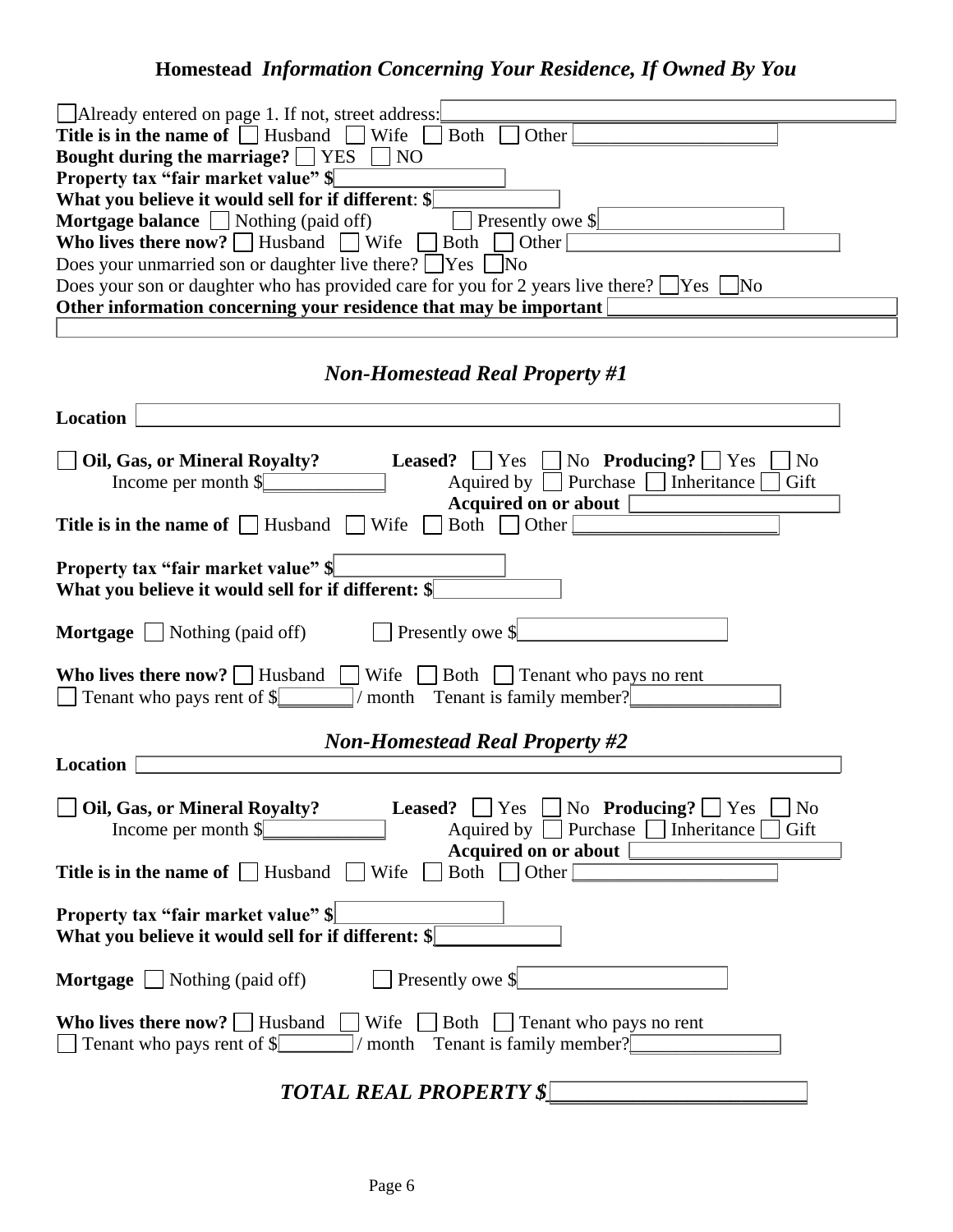| <b>Other Assets</b>                                                                                        |                    |                                                           |                                                     |                                         |                                                                  |
|------------------------------------------------------------------------------------------------------------|--------------------|-----------------------------------------------------------|-----------------------------------------------------|-----------------------------------------|------------------------------------------------------------------|
| <b>Description</b><br>* See bottom of page 2 for definition of<br>"Snapshot Date"                          | Title <sup>1</sup> | <b>Snapshot</b><br>Date*<br><b>Market</b><br><b>Value</b> | <b>Most Recent</b><br><b>Market</b><br><b>Value</b> | <b>Debt</b><br>secured by<br>this asset | <b>Beneficiary</b> at<br>Death (other<br>than by will)<br>if any |
| Most Valuable Vehicle <sup>2</sup>                                                                         |                    |                                                           |                                                     |                                         |                                                                  |
|                                                                                                            |                    |                                                           |                                                     |                                         |                                                                  |
| Vehicle 2:                                                                                                 |                    |                                                           |                                                     |                                         |                                                                  |
| Vehicle 3:                                                                                                 |                    |                                                           |                                                     |                                         |                                                                  |
| Gravesite/Marker                                                                                           |                    |                                                           |                                                     |                                         |                                                                  |
| <b>Prepaid Funeral Contracts</b>                                                                           |                    |                                                           |                                                     |                                         |                                                                  |
| <b>Prepaid Funeral Contracts</b>                                                                           |                    |                                                           |                                                     |                                         |                                                                  |
| Household Goods: Show only value of<br>items held only for investment value and not in<br>personal use     |                    |                                                           |                                                     |                                         |                                                                  |
|                                                                                                            |                    |                                                           |                                                     |                                         |                                                                  |
| Bank & Credit Union accounts<br>(checking, savings, CDs, money market funds,<br>other cash equivalents)    |                    |                                                           |                                                     |                                         |                                                                  |
|                                                                                                            |                    |                                                           |                                                     |                                         |                                                                  |
|                                                                                                            |                    |                                                           |                                                     |                                         |                                                                  |
|                                                                                                            |                    |                                                           |                                                     |                                         |                                                                  |
|                                                                                                            |                    |                                                           |                                                     |                                         |                                                                  |
| <b>Brokerage</b><br>Accounts and other non-<br>(non-tax-qualified)<br>retirement<br>investment<br>accounts |                    |                                                           |                                                     |                                         |                                                                  |
|                                                                                                            |                    |                                                           |                                                     |                                         |                                                                  |
|                                                                                                            |                    |                                                           |                                                     |                                         |                                                                  |
|                                                                                                            |                    |                                                           |                                                     |                                         |                                                                  |
|                                                                                                            |                    |                                                           |                                                     |                                         |                                                                  |
| "Non-qualified" Annuities                                                                                  |                    |                                                           |                                                     |                                         |                                                                  |
|                                                                                                            |                    |                                                           |                                                     |                                         |                                                                  |
|                                                                                                            |                    |                                                           |                                                     |                                         |                                                                  |
|                                                                                                            |                    |                                                           |                                                     |                                         |                                                                  |
|                                                                                                            |                    |                                                           |                                                     |                                         |                                                                  |
| <b>Retirement Accounts</b><br>IRA, 401(k), 403(b), Qualified Annuities                                     |                    |                                                           |                                                     |                                         |                                                                  |
|                                                                                                            |                    |                                                           |                                                     |                                         |                                                                  |
|                                                                                                            |                    |                                                           |                                                     |                                         |                                                                  |
|                                                                                                            |                    |                                                           |                                                     |                                         |                                                                  |
|                                                                                                            |                    |                                                           |                                                     |                                         |                                                                  |

<sup>1</sup> "H" for Husband, "W" for Wife, "HW" for both; Leave blank if uncertain. Note if anyone else is owner.

<sup>&</sup>lt;sup>2</sup> Enter year, make, and model for all vehicles, including all motorcycles, boats, trailers, RVs, etc..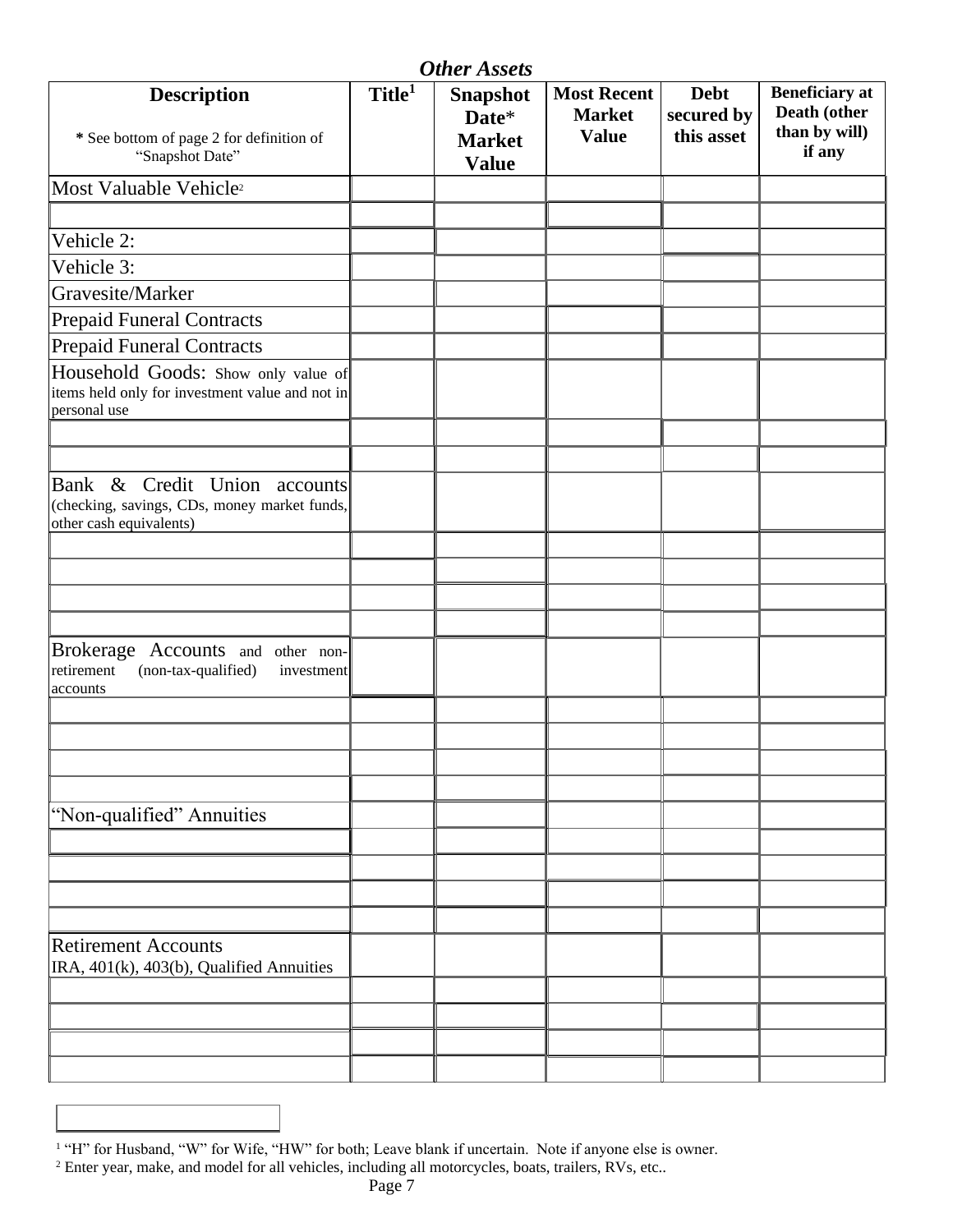| <b>Description</b>                                                                                    | Title <sup>1</sup> | <b>Snapshot</b><br>Date*<br><b>Value</b> | <b>Most Recent</b><br><b>Market Value</b> | <b>Debt</b><br>secured<br>by this<br>asset | <b>Beneficiary</b> at<br><b>Death</b> |
|-------------------------------------------------------------------------------------------------------|--------------------|------------------------------------------|-------------------------------------------|--------------------------------------------|---------------------------------------|
| Certificated Shares, Bonds, Private<br>Business interests, contract rights,<br>notes receivable, etc. |                    |                                          |                                           |                                            |                                       |
|                                                                                                       |                    |                                          |                                           |                                            |                                       |
|                                                                                                       |                    |                                          |                                           |                                            |                                       |
| Other Assets, Rights, Expected<br>Receipts/refunds                                                    |                    |                                          |                                           |                                            |                                       |
|                                                                                                       |                    |                                          |                                           |                                            |                                       |
|                                                                                                       |                    |                                          |                                           |                                            |                                       |
| Life Insurance Policies<br>Insurance Company name:                                                    | Person<br>Insured  | Death<br>Benefit                         | Cash Surrender<br>Value                   | Loan<br>Amount                             | <b>Beneficiaries</b>                  |
|                                                                                                       |                    |                                          |                                           |                                            |                                       |
|                                                                                                       |                    |                                          |                                           |                                            |                                       |
|                                                                                                       |                    |                                          |                                           |                                            |                                       |
|                                                                                                       |                    |                                          |                                           |                                            |                                       |
|                                                                                                       |                    |                                          |                                           |                                            |                                       |
| Contents of Safe Deposit Box                                                                          |                    |                                          |                                           |                                            |                                       |
|                                                                                                       |                    |                                          |                                           |                                            |                                       |
| <b>TOTAL ASSETS</b>                                                                                   |                    |                                          |                                           |                                            |                                       |

#### *Your Debts*

| <b>Amount</b>                                      |
|----------------------------------------------------|
|                                                    |
|                                                    |
|                                                    |
|                                                    |
|                                                    |
|                                                    |
| Total debt<br>Net(after debts) countable resources |

<sup>1</sup> "H" for Husband, "W" for Wife, "HW" for both; Leave blank if uncertain. Note if anyone else is owner.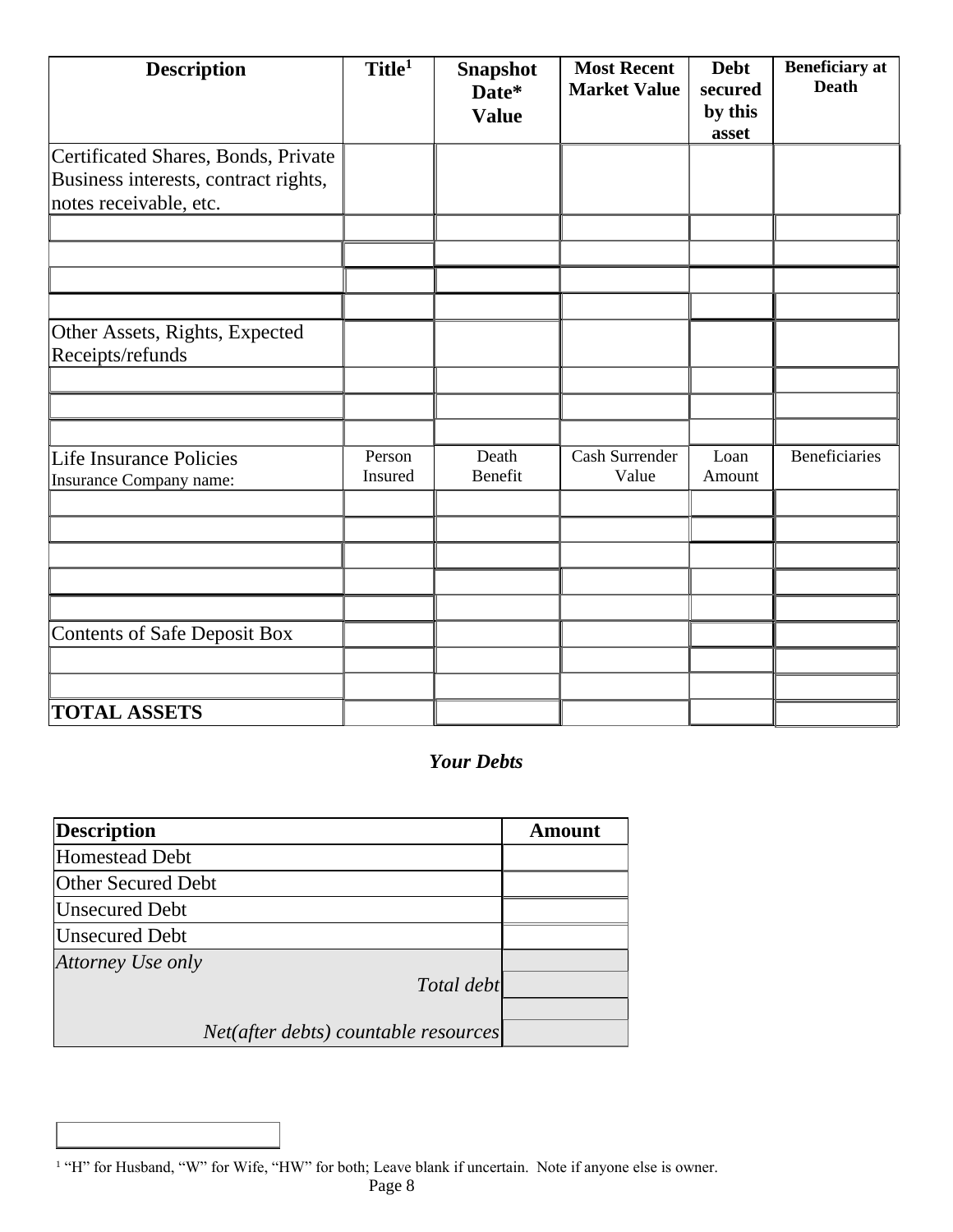## *Your Income*

# *Please indicate monthly income Monthly Income*

| <b>FIXED MONTHLY INCOME</b>                               | <b>Husband</b> | <b>Wife</b> |
|-----------------------------------------------------------|----------------|-------------|
| Social Security Net Monthly Payment                       |                |             |
| Medicare Part B premium deducted                          |                |             |
| Medicare Part D premium deducted                          |                |             |
| Supplemental Security Income (SSI)                        |                |             |
| VA Disability or Pension Net Monthly Payment              |                |             |
| Railroad Retirement Net Monthly Payment                   |                |             |
| Civil Service Annuity Net Monthly Payment                 |                |             |
| Required Minimum Distributions (average monthly)          |                |             |
| Pension Net Monthly Payment                               |                |             |
| Annuities Net Monthly Payment                             |                |             |
| Total of "Possible Deductions" below                      |                |             |
| Attorney Use only                                         |                |             |
| Total fixed                                               |                |             |
| <b>VARIABLE MONTHLY INCOME</b>                            | <b>Husband</b> | <b>Wife</b> |
| <b>Gross Earned Income</b>                                |                |             |
| Interest                                                  |                |             |
| Dividends                                                 |                |             |
| Rent/Note                                                 |                |             |
| Oil & Gas                                                 |                |             |
| Farm or Other Business Income                             |                |             |
| Other                                                     |                |             |
|                                                           |                |             |
| Attorney Use only                                         |                |             |
| Total variable                                            |                |             |
|                                                           |                |             |
| <b>Total income</b>                                       |                |             |
| <b>POSSIBLE DEDUCTIONS</b>                                |                |             |
| Tax withheld from pension (monthly)                       |                |             |
| Medical ins. premiums withheld from pension (monthly)     |                |             |
| Medical ins. premiums not withheld from pension (monthly) |                |             |
| <b>Total of Possible Deductions</b>                       |                |             |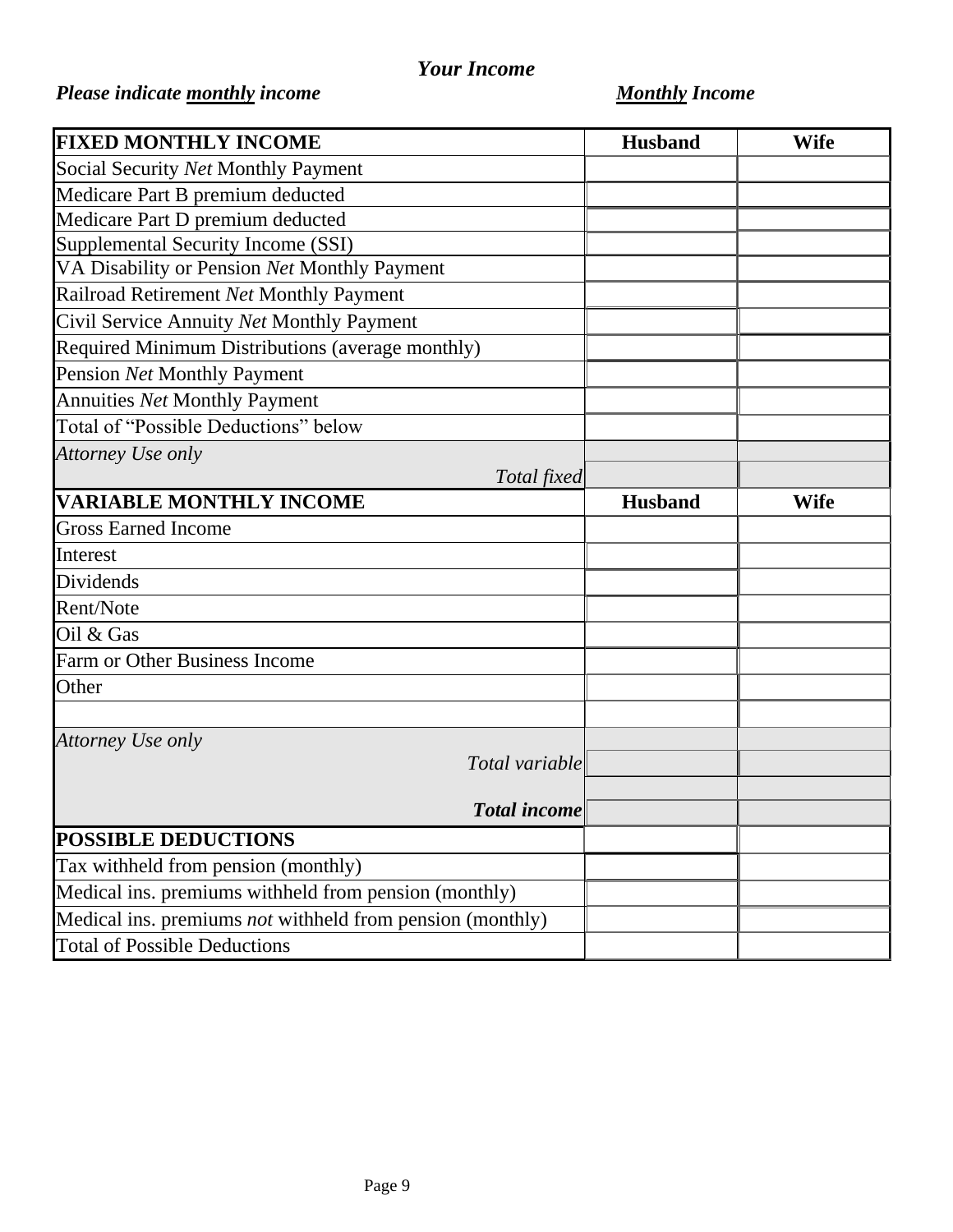# *Trusts & Transfers*

| <b>Husband</b>                                                                                                                                                                                                                                                                                                                                                                                       | <b>Wife</b>                                                                                                                                                                                                                                                                                                                                                   |
|------------------------------------------------------------------------------------------------------------------------------------------------------------------------------------------------------------------------------------------------------------------------------------------------------------------------------------------------------------------------------------------------------|---------------------------------------------------------------------------------------------------------------------------------------------------------------------------------------------------------------------------------------------------------------------------------------------------------------------------------------------------------------|
| Are you beneficiary of a trust?<br>$\overline{\rm No}$<br> Yes  <br><b>Transferred assets to a trust?</b><br>lΝo<br>Yes:<br>Anticipate an inheritance?<br>lNo<br>Yes<br><b>Received an inheritance?</b><br>$Yes \mid$<br>- INo<br>(If Yes, be sure anything you still own is listed among<br>your other assets above.)                                                                               | Are you beneficiary of a trust?<br>Yes<br>No<br><b>Transferred assets to a trust?</b><br>lΝo<br><b>Yes</b><br>Anticipate an inheritance?<br>Yes<br>INo.<br><b>Received an inheritance?</b><br> Yes <br>$\mathbb{N}_0$<br>(If Yes, be sure anything you still own is listed<br>among your other assets above.)                                                 |
| Have you sold, traded or given away anything in<br>last 5 years?<br>Yes   No<br>If Yes Recipient<br>Asset description<br>$\forall$ alue \$ $\Box$<br>Date<br>Received in return<br>$\Box$ Nothing (Gift) $\Box$ \\\<br>Cash [<br><b>Other</b><br>Was the transfer motivated, at least in part, by need for<br>Medicaid eligibility? $\Box$ Yes $\Box$ No<br>If No, explain purpose $(s)$ of transfer | Have you sold, traded or given away anything in<br>last 5 years?<br>$Yes \Box No$<br>If Yes Recipient<br>Asset description<br>$\vert$ Value \$ $\vert$<br>Date<br>Received in return<br>$Cash \Box$ Other<br>Was the transfer motivated, at least in part, by need<br>for Medicaid eligibility? $\Box$ Yes $\Box$ No<br>If No, explain purpose(s) of transfer |

| Attorney Notes re Trusts & Transfers |  |
|--------------------------------------|--|
|                                      |  |
|                                      |  |
|                                      |  |
|                                      |  |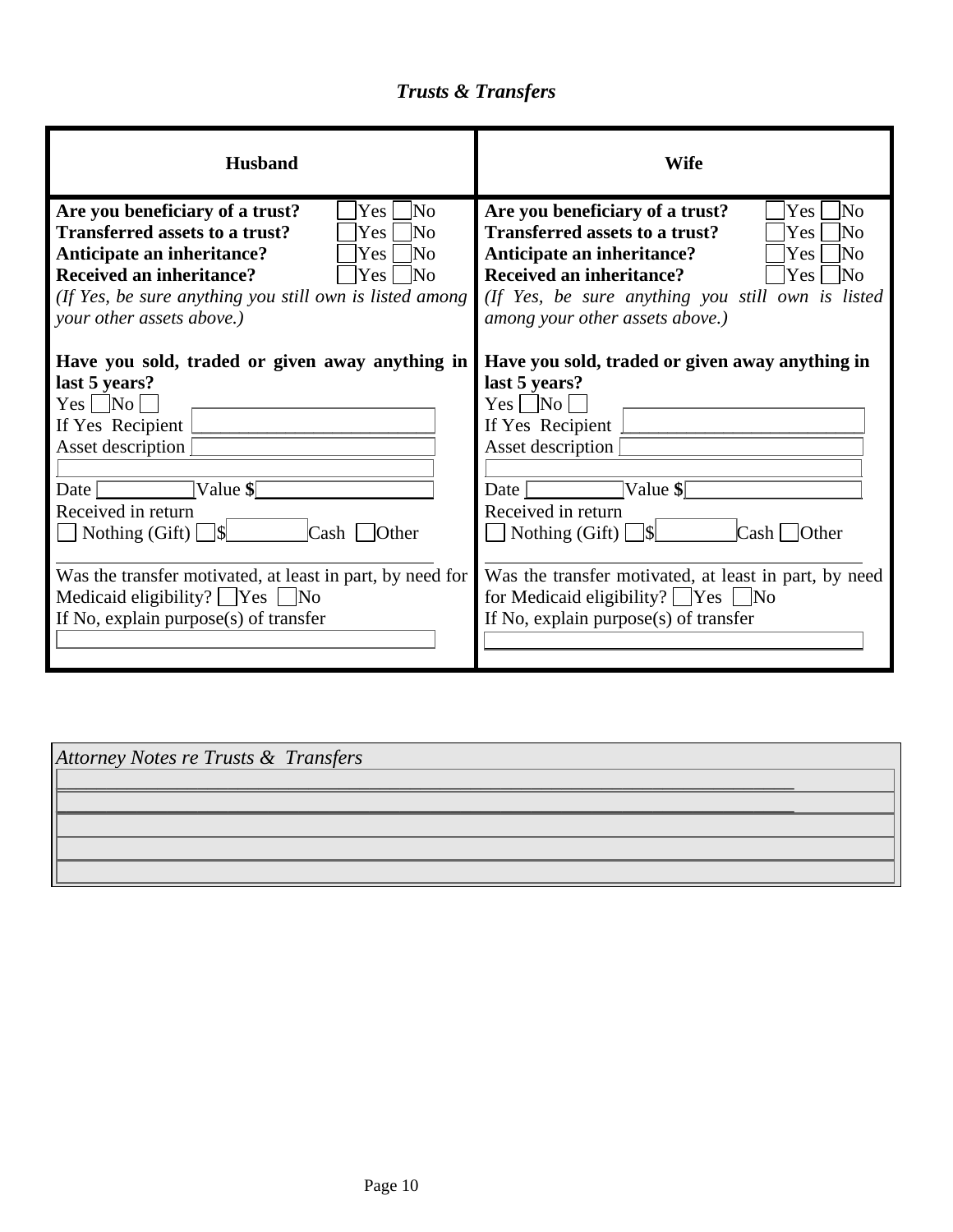### *Questions concerning legal documents*

| <b>Document</b>                 | <b>Husband</b>                            | Wife                                  |
|---------------------------------|-------------------------------------------|---------------------------------------|
| Will                            | Yes $\Box$ No $\Box$ Uncertain<br>LΙ      | $\Box$ Yes $\Box$ No $\Box$ Uncertain |
|                                 |                                           |                                       |
| Durable Power of                | Yes $\Box$ No $\Box$ Uncertain<br>H       | $\Box$ Yes $\Box$ No $\Box$ Uncertain |
| <b>Attorney (Financial)</b>     |                                           |                                       |
| Medical Power of                | Yes $\Box$ No $\Box$ Uncertain            | Yes $\Box$ No $\Box$ Uncertain        |
| Attorney                        |                                           |                                       |
| Directive to Physicians         | $\Box$ Yes $\Box$ No $\Box$ Uncertain     | Yes $\Box$ No $\Box$ Uncertain        |
| (Living Will)                   |                                           |                                       |
| <b>Court Appointed Guardian</b> | $\Box$ Yes $\Box$ No $\Box$ Uncertain     | Yes $\Box$ No $\Box$ Uncertain        |
| of the Estate                   |                                           |                                       |
| <b>Court Appointed Guardian</b> | $\Box$ Yes $\Box$ No $\Box$ Uncertain     | $\Box$ Yes $\Box$ No $\Box$ Uncertain |
| of the Person                   |                                           |                                       |
| <b>Marital Property</b>         | $\Box$ Yes $\Box$ No $\Box$ Uncertain     | $\Box$ Yes $\Box$ No $\Box$ Uncertain |
| Agreement                       |                                           |                                       |
| Documents funding               | Yes $\Box$ No $\Box$ Uncertain<br>$\perp$ | Yes $\Box$ No $\Box$ Uncertain        |
| Trust (deeds, etc.)             |                                           |                                       |
| <b>Revocable Living Trust</b>   | Yes $\square$<br>No $\Box$ Uncertain      | $No \square$ Uncertain<br>Yes         |

| Attorney use only-- Notes concerning legal documents |
|------------------------------------------------------|
|                                                      |
|                                                      |
|                                                      |
|                                                      |
|                                                      |
|                                                      |
|                                                      |

#### *Goals of client(s)*

- $\Box$  Acquire the best possible long term care within their financial ability
- Avoid impoverishment of the spouse at home
- Avoid having to sell certain assets:
- Acquire effective wills and powers of attorney
- Protect a child or other person with a disability
- Other:

\_\_\_\_\_\_\_\_\_\_\_\_\_\_\_\_\_\_\_\_\_\_\_\_\_\_\_\_\_\_\_\_\_\_\_\_\_\_\_\_\_\_\_\_\_\_\_\_\_\_\_\_\_\_\_\_\_\_\_\_\_\_\_\_\_\_\_\_\_\_\_\_\_\_\_\_\_